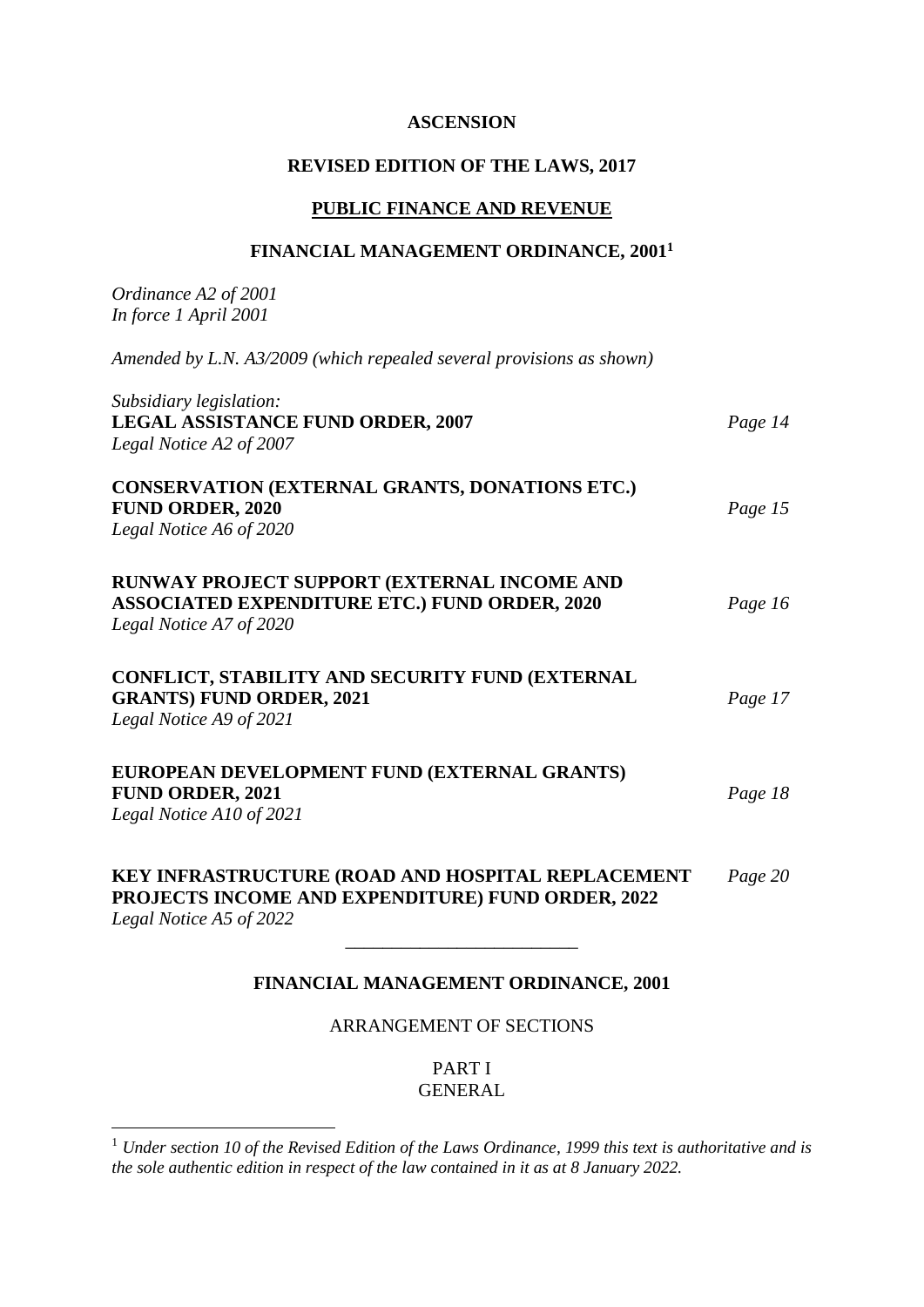- 1. Short title<br>2. Interpretat
- **Interpretation**

# PART II

# PUBLIC FUNDS

- 3. Consolidated Fund and Development Fund
- 4. Purposes of the funds
- 5. Regulations, etc. for managing funds
- 6. Winding up of Special Funds
- 7. Monies paid into and forming the funds
- 8. Investment of public funds
- 9. Payments and withdrawals from public funds
- 10. *Repealed*

### PART III THE ESTIMATES AND APPROPRIATIONS

- 11. to 17. *Repealed*
- 18. Virement Warrants
- 19. *Repealed*
- 20. *Repealed*

#### PART IV FINANCIAL REPORTING

- 21. *Repealed*
- 22. *Repealed*

### PART V FINANCIAL MANAGEMENT RESPONSIBILITIES

- 23. Responsibilities of the Administrator
- 24. Responsibilities of Accounting Officers
- 25. Pecuniary responsibilities of public officers
- 26. Advances
- 27. Imprests
- 28. Guarantees
- 29. Deposits
- 30. Investment of deposits
- 31. Unclaimed deposits
- 32. Administration of deposits

# PART VI

# BORROWING

33. *Repealed*

# PART VII ABANDONMENT OF CLAIMS AND WRITE OFF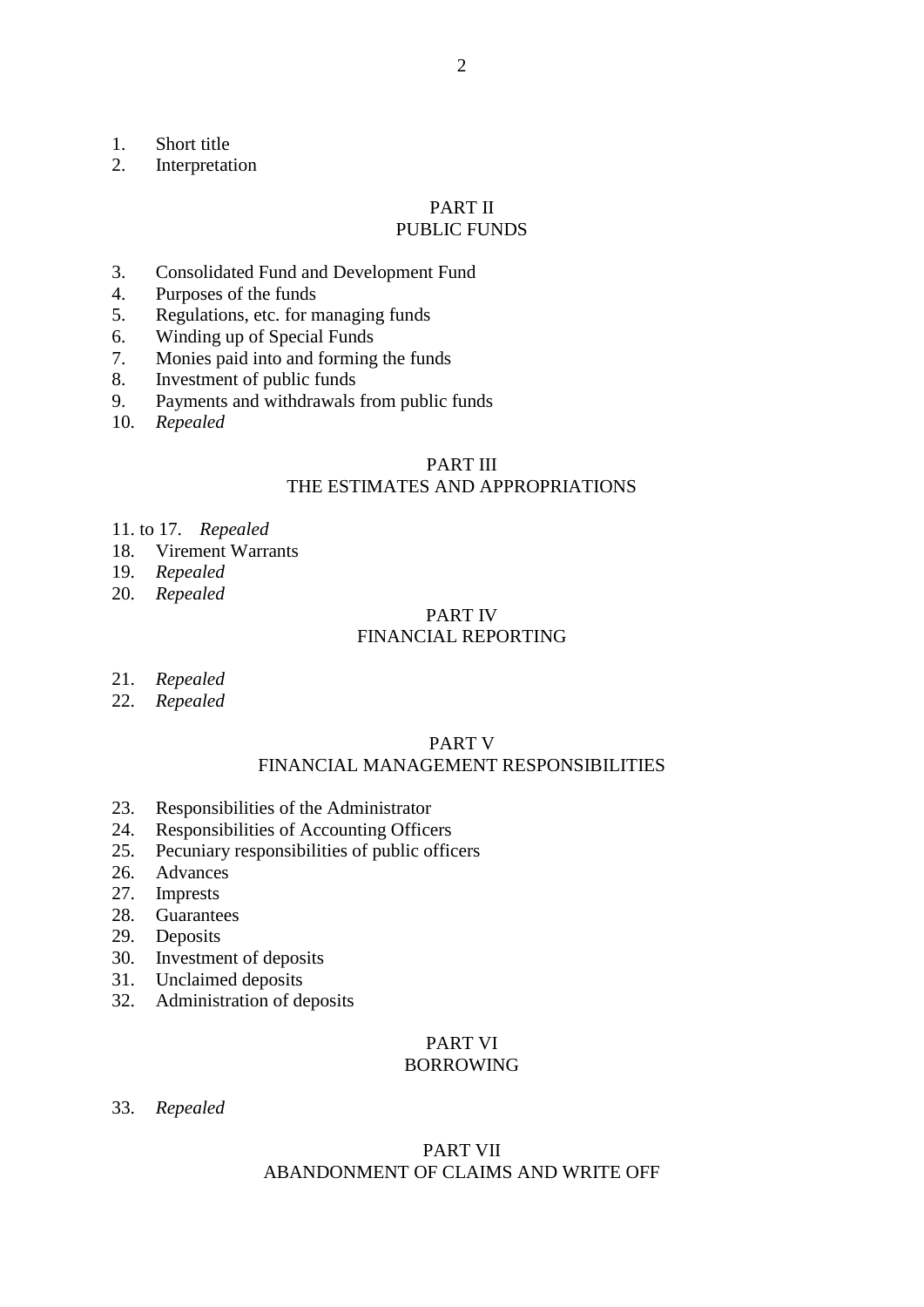- 34. Waiver of debts
- 35. Write off of public monies or stores
- 36. Gifts of Government property

#### PART VIII **SURCHARGES**

- 37. Power to surcharge
- 38. Notice of surcharge
- 39. Appeal against surcharge
- 40. Withdrawal of surcharge
- 41. Recovery of surcharge

# PART IX

# **MISCELLANEOUS**

- 42. Government bank accounts
- 43. Power to set off
- 44. Maintenance of accounting records and information
- 45. Trust Funds
- 46. Trust Funds not part of Consolidated Fund
- 47. Reporting and accounting for Trust Funds
- 48. Investment of Trust Fund money

AN ORDINANCE to provide for the management of the public finances of Ascension and for connected matters.

#### **PART I GENERAL**

#### **Short title**

**1.** This Ordinance may be cited as the Financial Management Ordinance, 2001.

#### **Interpretation**

- **2.** In this Ordinance, unless the context requires otherwise—
- **"Accounting Officer"** means the officer designated by title in the Estimates and/or on a Warrant as the Accounting Officer for any Head or item of expenditure or as the responsible officer for the collection of any Head or subhead of revenue;
- **"appropriation"** means an appropriation of public money by any Ordinance including this Ordinance;
- **Appropriation Ordinance"** means an Ordinance which provides for appropriation from the Consolidated Fund or the Development Fund in respect of the approved Estimates of expenditure on the services of the Government for a financial year;
- **"auditor"** means the person appointed under section 22 and includes any person acting in that office;

**"Crown Agents"** means the Crown Agents for Overseas Governments and Administrations; **"Development Fund"** means the fund established by section 3 (1);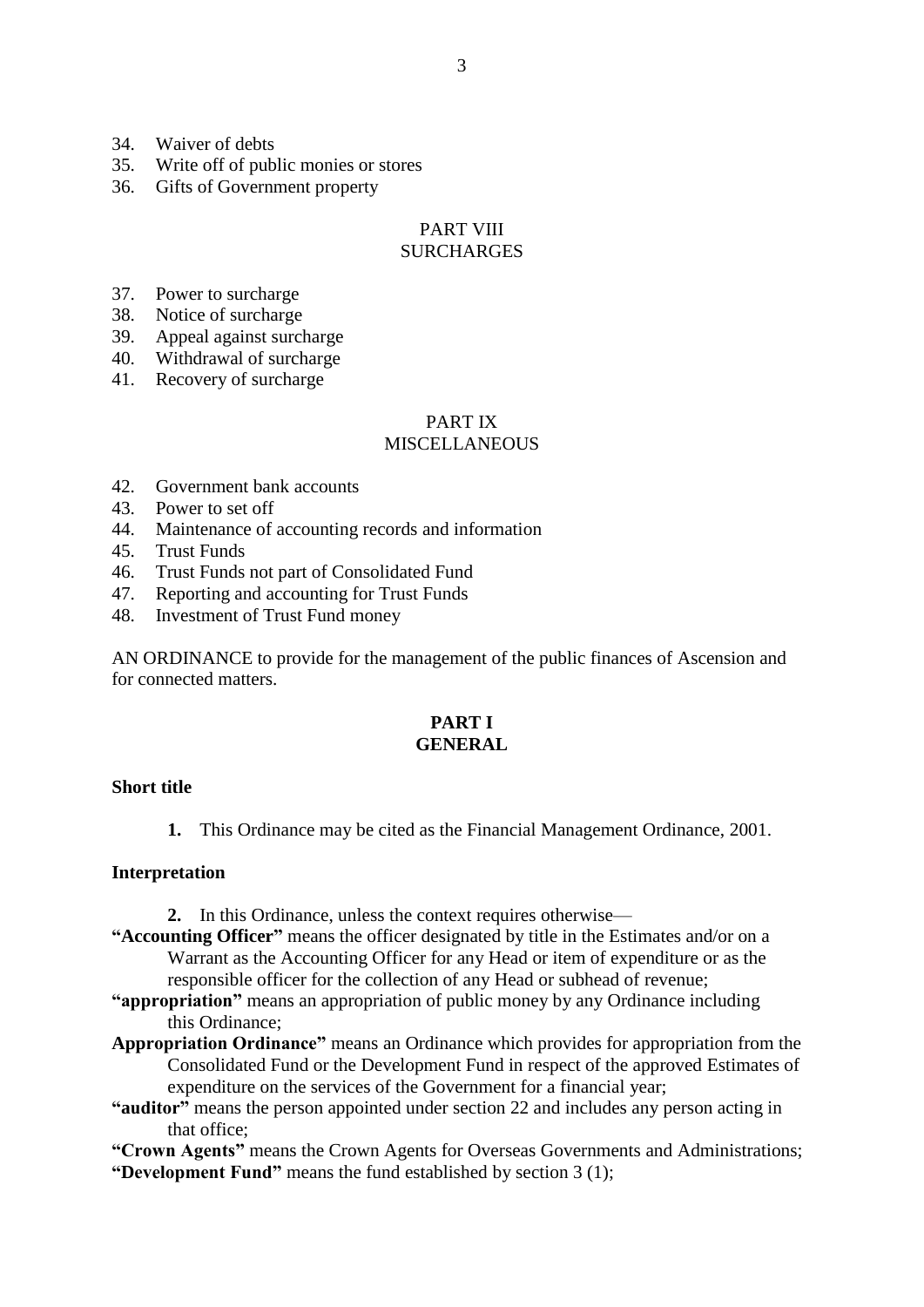- **"Estimates"** means the Estimates prepared pursuant to section 11, including (where the context so admits) that part of them relating to the Development Fund, and includes Supplementary Estimates prepared pursuant to section 16:
- **"Financial Regulations"** means the regulations made under section 5 by the Administrator, with the approval of the Governor, for regulating the financial affairs of the Government of Ascension, and if no such regulations have been made, includes the Financial Regulations in force in St Helena;
- **"financial year"** means the period from the 1st April in any year to the 31st March in the following year;

**"Government"** means the Government of Ascension;

**"Public Service Orders"** means the regulations made by the Governor relating to public officers and the transaction of public business;

**"public funds"** means the public revenues of the Government;

**"public monies"** means all monies received by Government and includes—

- *(a)* all public revenues of Ascension;
- *(b)* any trust monies, Special Fund monies or other monies held, whether temporarily or otherwise, by any public officer in his or her official capacity, either alone or jointly with any other person;
- *(c)* grant-in-aid and Development Fund receipts, from whatever source;
- *(d)* any monies borrowed or otherwise raised by Government;

**"public officer"** means any person in the employment of the Government directly or upon secondment from the Government of St Helena;

**"public stores"** means chattels, the property of, or in the possession of, or under the control of the Government;

**"Special Funds"** means any Fund established in accordance with section 3(2);

**"Warrant"** means an instrument for the authorisation to incur expenditure against public funds.

# **PART II PUBLIC FUNDS**

#### **Consolidated Fund and Development Fund**

**3. (1)** The Public Funds of Ascension are the Consolidated Fund, the Development Fund, and any Special Funds from time to time established under subsection (2).

**(2)** The Governor may, from time to time, by Order, establish Special Funds which do not form part of either the Consolidated Fund or the Development Fund.

**(3)** The provisions of sections 167 to 175 and section 177 of the Constitution relating to the management of the Consolidated Fund apply with necessary changes to the Development Fund.

# **Purposes of the funds**

### **4. (1)** *Repealed by L.N.A3/2009*

**(2)** The purpose of the Development Fund is to provide funding for the economic, social, infrastructure and institutional development of Ascension.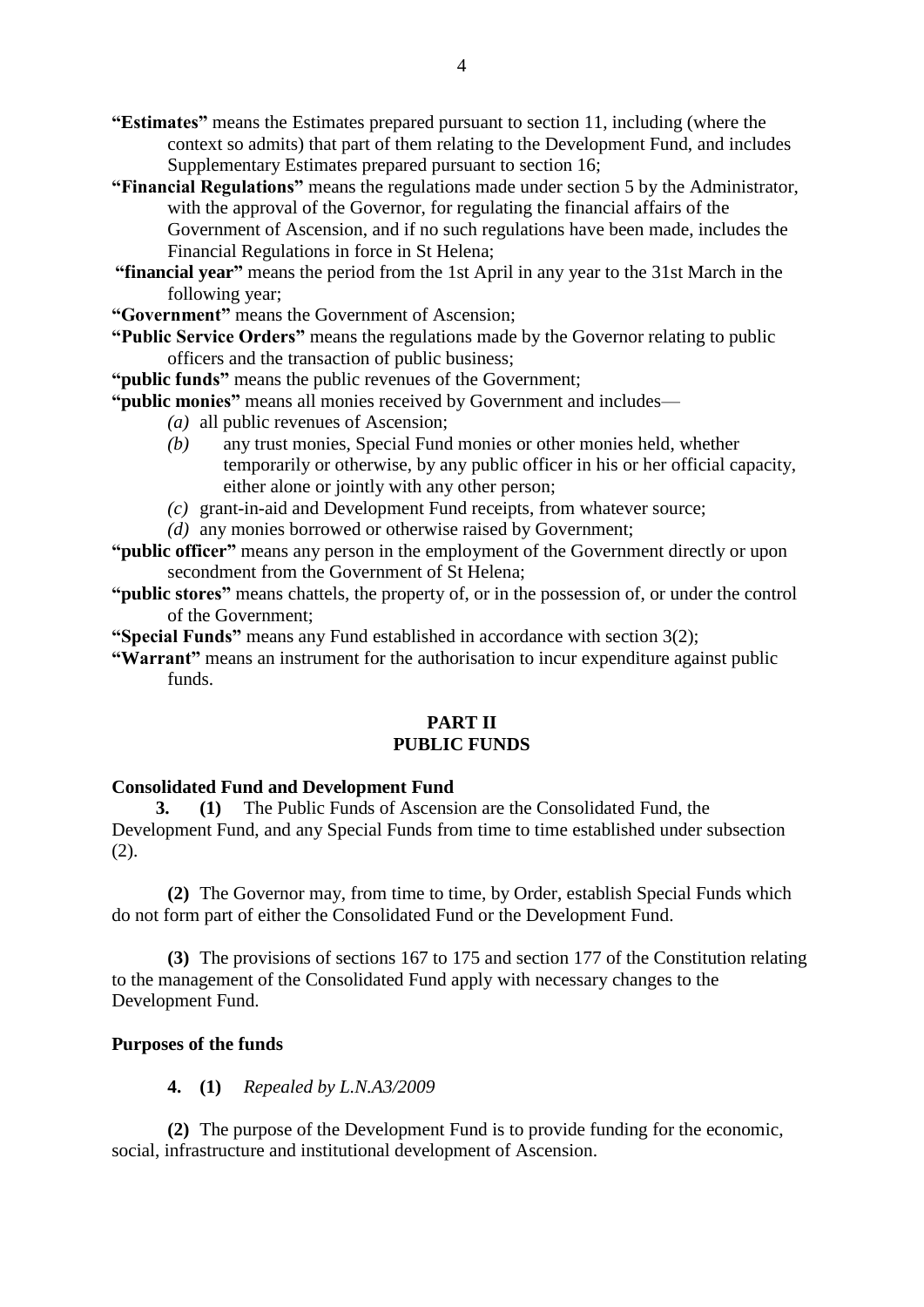**(3)** The purpose of each Special Fund is as prescribed by the Order establishing it, and must be to provide funding for specific objectives, not part of the normal day to day operations of Government, but which are deemed beneficial to Ascension.

# **Regulations, etc. for managing funds**

**5. (1)** The Administrator may, subject to the approval of the Governor, issue Financial Regulations relating to the proper and effective management of public funds.

**(2)** The regulations must not be inconsistent with the Constitution or this Ordinance, and must be based on generally accepted accounting practice.

# **Winding up of Special Funds**

**6.** The Governor may order that any Special Fund is to be closed and wound up; and thereupon after all accruals and liabilities of such Fund have been paid, the Fund must be closed accordingly and the balance standing to the credit of the Fund paid into and become part of the Consolidated Fund.

# **Monies paid into and forming the funds**

# **7. (1)** *Repealed*

**(2)** Any monies received in accordance with section 29, being monies held on deposit or on trust, must not be paid into nor form part of the Consolidated Fund.

- **(3)** Monies to be paid into the Development Fund consist of—
- *(a)* any monies received by way of grant from Her Majesty's Government in the United Kingdom or from any other government or public or private institution or person, specifically for the purposes of the Fund, but do not include grantin-aid monies which form part of the Consolidated Fund;
- *(b)* any monies from time to time appropriated from the Consolidated Fund to the Fund, by an Appropriation Ordinance; and
- *(c)* any monies raised by way of loan.
- **(4)** There must be paid into any Special Fund—
- *(a)* all revenue exclusively relating to or derived from the subject matter of the Fund; and
- *(b)* any monies appropriated for that purpose by an Appropriation Ordinance.

## **Investment of public funds**

**8. (1)** The Administrator may authorise the investment of monies standing to the credit of public funds—

- *(a)* through the Crown Agents;
- *(b)* with a bank; or
- *(c)* in any investment authorised by law for the investment of trust funds.

**(2)** Investments made under subsection (1) form part of the fund from which the investment was made.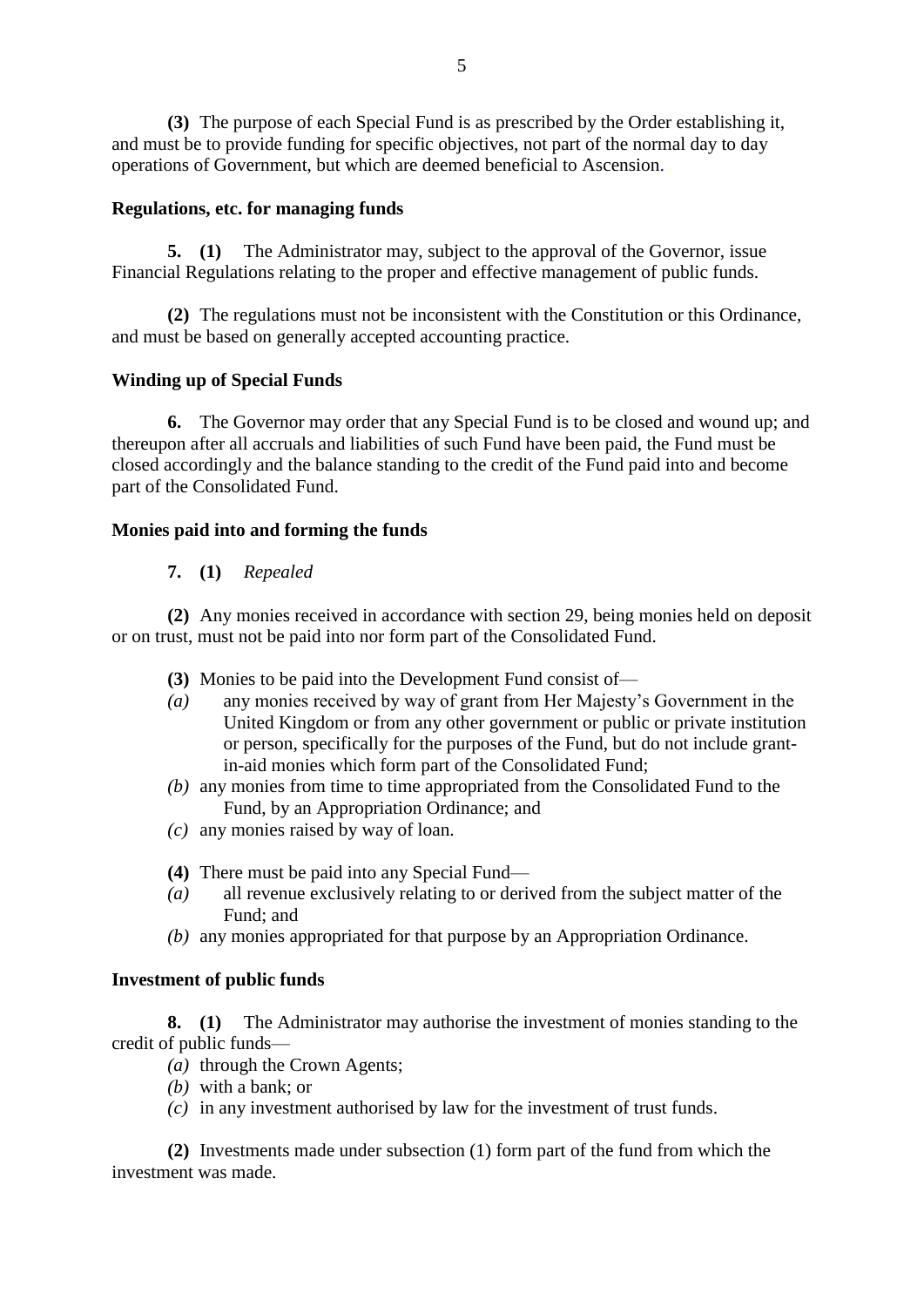**(3)** Any interest or dividend received or accrued forms part of the Consolidated Fund.

#### **Payments and withdrawals from public funds**

- **9. (1)** *Repealed*
- **(2)** *Repealed*

**(3)** On the coming into operation of an Appropriation Ordinance, the Director of Financial Services may issue Warrants, authorising Accounting Officers to incur expenditure against the items of expenditure detailed in the Estimates.

**(4)** The following payments may be made from the Consolidated Fund with no further appropriation other than this Ordinance—

- *(a)* ...
- *(b)* repayments of amounts paid to the Government found to have been made in error;
- *(c)* repayments of overpayments made to the Government found to have been made in error;
- *(d)* repayment of deposits, pursuant to section 31;
- *(e)* a refund, rebate or drawback made in accordance with an Ordinance;
- *(f)* pensions, and any other statutory payments.

### **Public debt charges**

**10.** *Repealed*

# **PART III - THE ESTIMATES AND APPROPRIATIONS**

### **Annual Estimates**

**11.** *Repealed*

### **The format of the Estimates**

**12.** *Repealed*

#### **Appropriation Bill**

**13.** *Repealed*

#### **Authorisation of expenditure in advance of Appropriation**

**14.** *Repealed*

### **Special Warrant**

**15.** *Repealed*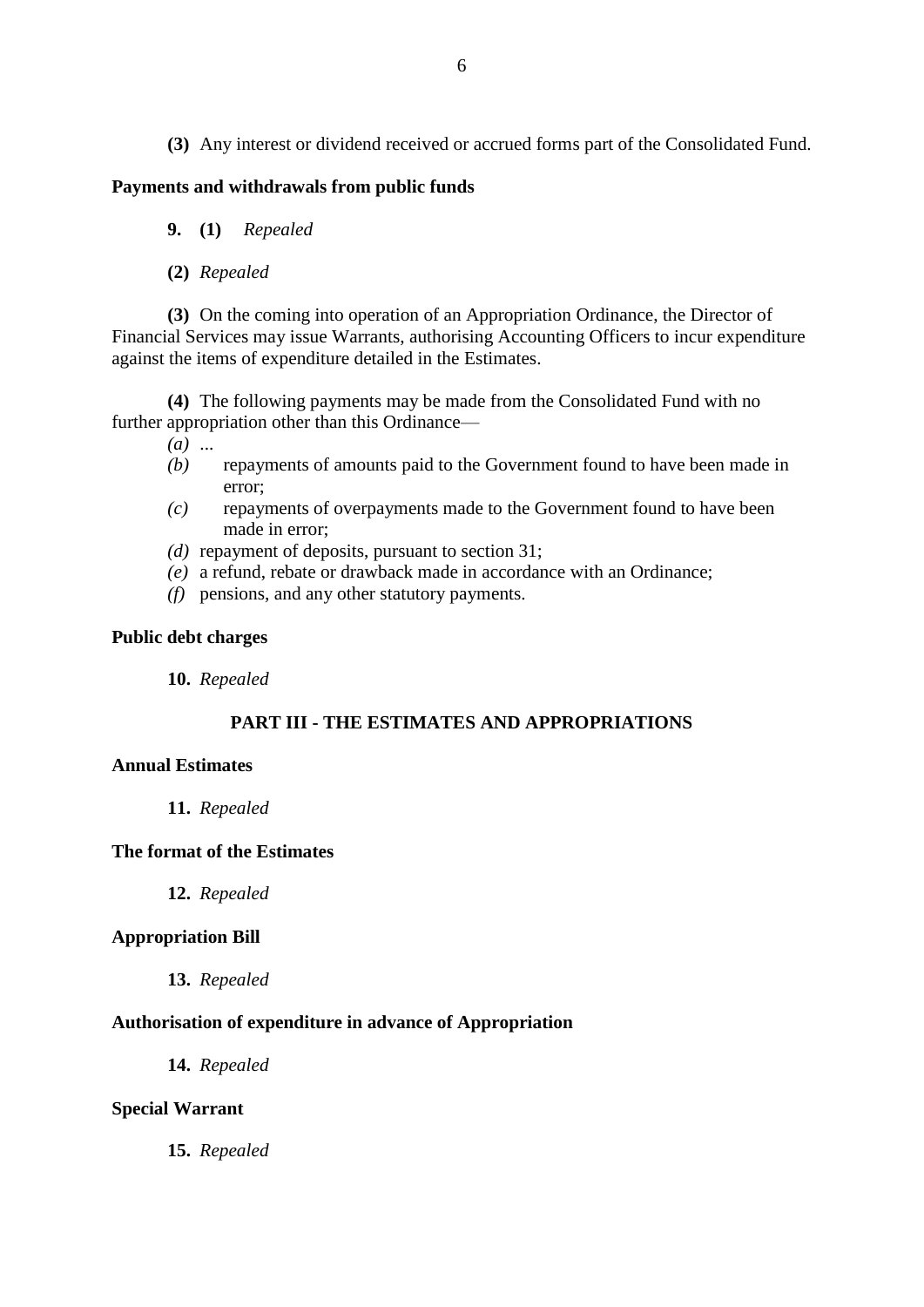### **Supplementary Estimates**

**16.** *Repealed*

## **Supplementary Appropriation Bill**

**17.** *Repealed*

### **Virement Warrants**

**18.** If, on an application from an Accounting Officer, the Administrator is of the opinion that the exigencies of the public service render it necessary or expedient to—

- *(a)* increase the sum assigned to any purpose within a Head of Expenditure shown in the Estimates for any financial year; or
- *(b)* make provision for a new purpose within the ambit of the Head of Expenditure for any financial year;

and savings can be foreseen on other items within the same Head, the Administrator may issue a Virement Warrant authorising such excess expenditures, provided that the total sum appropriated to any Head by an Appropriation Ordinance is not thereby exceeded.

### **Withdrawal Warrant**

**19.** *Repealed*

### **Lapse of Warrants and appropriations**

**20.** *Repealed*

## **PART IV - FINANCIAL REPORTING**

#### **Responsibilities for annual statement of accounts**

**21.** *Repealed*

#### **Audit of annual statement of accounts**

**22.** *Repealed*

## **PART V - FINANCIAL MANAGEMENT RESPONSIBILITIES**

#### **Responsibilities of the Administrator**

**23. (1)** The Administrator is responsible for the overall management and control of Government's finances and must—

- *(a)* ensure that proper and adequate systems exist for bringing to account all transactions of Government, including all revenues, expenditures and transfers of stores and assets;
- *(b)* ensure that all payments comply with the provisions of this Ordinance and Financial Regulations;
- *(c)* ensure that all Government revenues are collected promptly and effectively;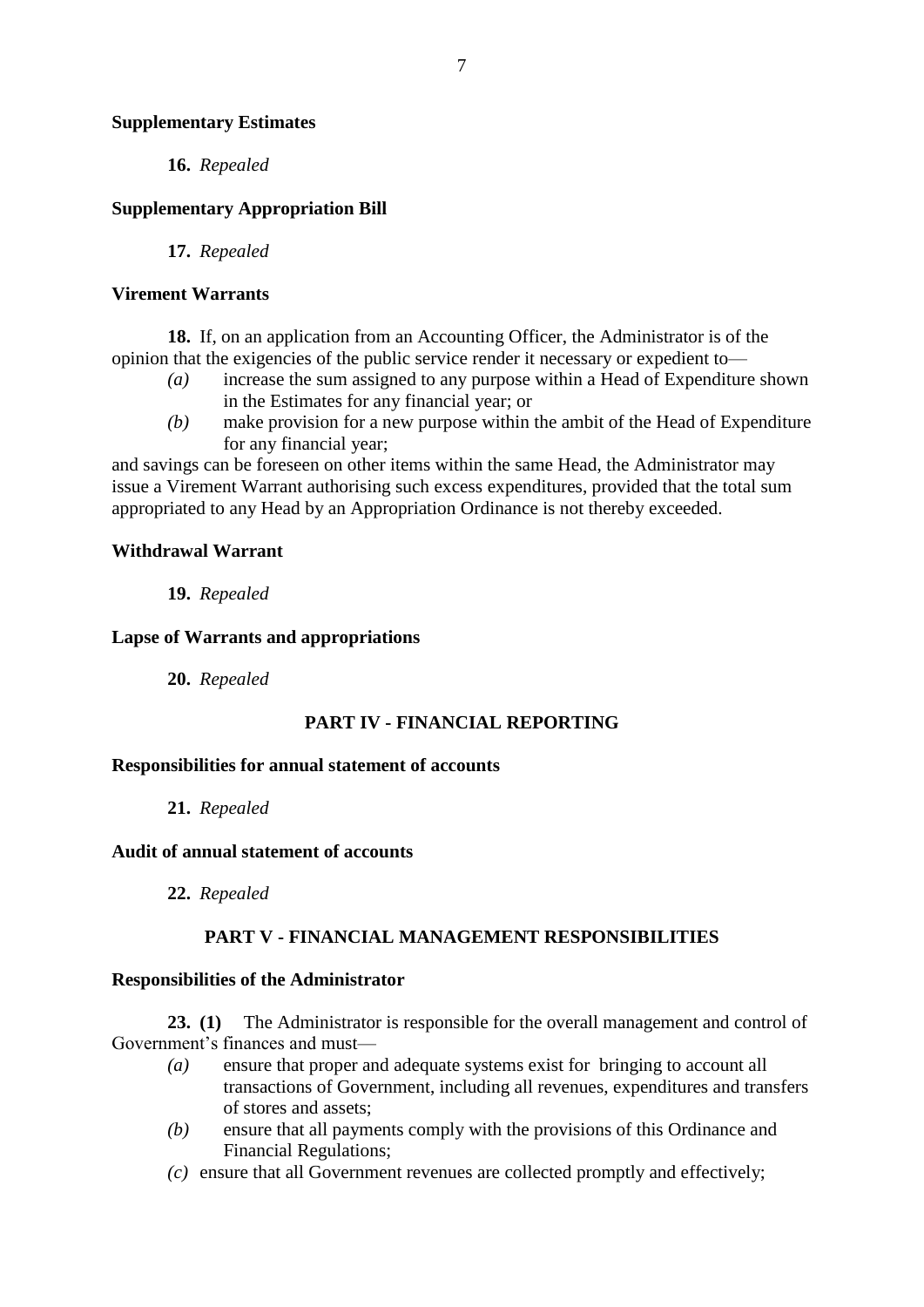- *(d)* ensure so far as is practicable, that adequate provision is made for the collection, receipt, safe custody, issue and payment of public monies, assets, stores, stamps, investments, securities and all other assets and property belonging to or entrusted to Government;
- *(e)* issue, subject to the approval of the Governor, Financial Regulations, consistent with this Ordinance and generally accepted accounting practice, for the effective internal financial management of Government's affairs:
- *(f)* submit an annual statement of accounts in accordance with section 21;
- *(g)* cause to be prepared, Estimates of Government's Revenues and Expenditures in accordance with section 12;
- *(h)* ensure that adequate control is maintained over the incurring of liabilities against Government;
- *(i)* report to the Governor, in writing, any apparent defect that comes to his or her notice concerning any financial related matter.
- **(1A)** Until Financial Regulations are issued under subsection (1)*(e)*, those applying in St Helena from time to time apply in Ascension.

**(2)** None of the responsibilities contained in subsection (1) indemnify or limit the responsibilities of Accounting Officers or other public officers from their responsibilities under sections 24 and 25.

# **Responsibilities of Accounting Officers**

**24.** The Estimates must nominate an Accounting Officer for each Head of Expenditure for each financial year. The Accounting Officer is responsible for—

- *(a)* ensuring that all expenditures incurred by the department are within appropriations made in accordance with section 13 or 17;
- *(b)* causing all departmental revenues to be collected promptly and effectively;
- *(c)* obeying, and ensuring that all the officers in the department obey, all regulations made and all directions or instructions from time to time issued by the Administrator in respect of all financial matters;
- *(d)* causing proper effective measures to be taken for the collection, custody and handling of, and the accounting for, public monies, assets, stores, accountable documents, stamps, investments, securities and negotiable instruments in the department's charge;
- *(e)* ensuring that all payments are made, resources consumed and assets used with proper regard to economy, efficiency, effectiveness and general value for money;
- *(f)* submitting the annual departmental Estimates, as required and in a format determined by the Administrator;
- *(g)* submitting returns of achieved outputs, in accordance with the requirements of the Administrator;
- *(h)* providing any other financial information, as the Administrator may require on a regular or ad hoc basis;
- *(i)* notifying the Administrator as soon as possible, should it become apparent that revenues are likely to be in short fall or that the proposed services cannot be delivered within the financial appropriations;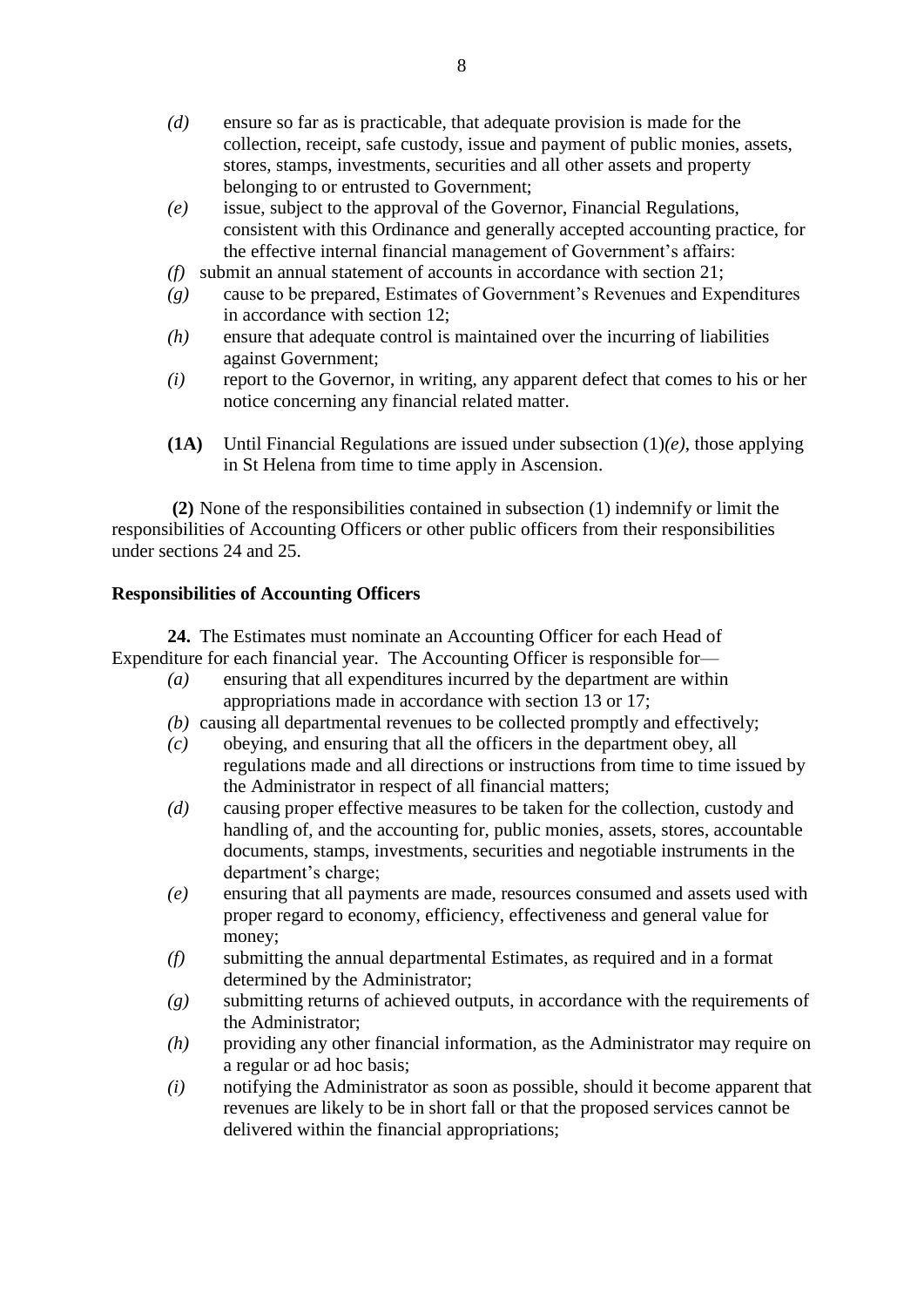*(j)* notifying the Administrator immediately of any deficiency in any financial system, or of any loss of public monies, assets, stores, stamps or any other property of Government.

### **Pecuniary responsibilities of public officers**

**25. (1)** All public officers are personally responsible for the due performance of their financial duties and for the proper collection and custody of all public monies, assets, stores, stamps, investments, securities, negotiable instruments, and any other property belonging to Government or entrusted to Government, received by or entrusted to them.

**(2)** All public officers are responsible for ensuring that any payment they cause to be made, has sufficient appropriated funds and is properly authorised and vouched in accordance with any prevailing Financial Regulations.

**(3)** All public officers must obey Financial Regulations and any other instruction or order issued by the Governor or the Administrator relating to any financial matter.

## **Advances**

**26. (1)** Subject to subsection (2) the Administrator may make disbursements of monies forming part of the Consolidated Fund or of other public monies for the purposes of making advances—

- *(a)* on behalf of and recoverable from, other Governments, Administrations and statutory bodies;
- *(b)* to public officers, for purposes and on terms and conditions prescribed in Public Service Orders or in Financial Regulations;
- *(c)* to, or on behalf of public bodies, institutions or individuals where such advances are, in the opinion of the Administrator, in the public interest; or
- *(d)* for such other purposes and on such terms and conditions as the Governor determines.

**(2)** The total of the sums issued and disbursed for the purposes of making advances under subsection (1) must not exceed in aggregate at any time, after deducting repayments, an amount of £100,000 or such other sum as the Administrator, with the approval of the Governor, from time to time determines.

## **Imprests**

**27. (1)** The Administrator may authorise the issue of imprests from the Consolidated Fund to public officers or any other person, for any purpose for which monies have been appropriated from that fund.

**(2)** Any public officer or any other person to whom an imprest has been issued pursuant to subsection (1) must retire the imprest in accordance with Financial Regulations, before the end of the financial year or on any such earlier date as directed by the Administrator.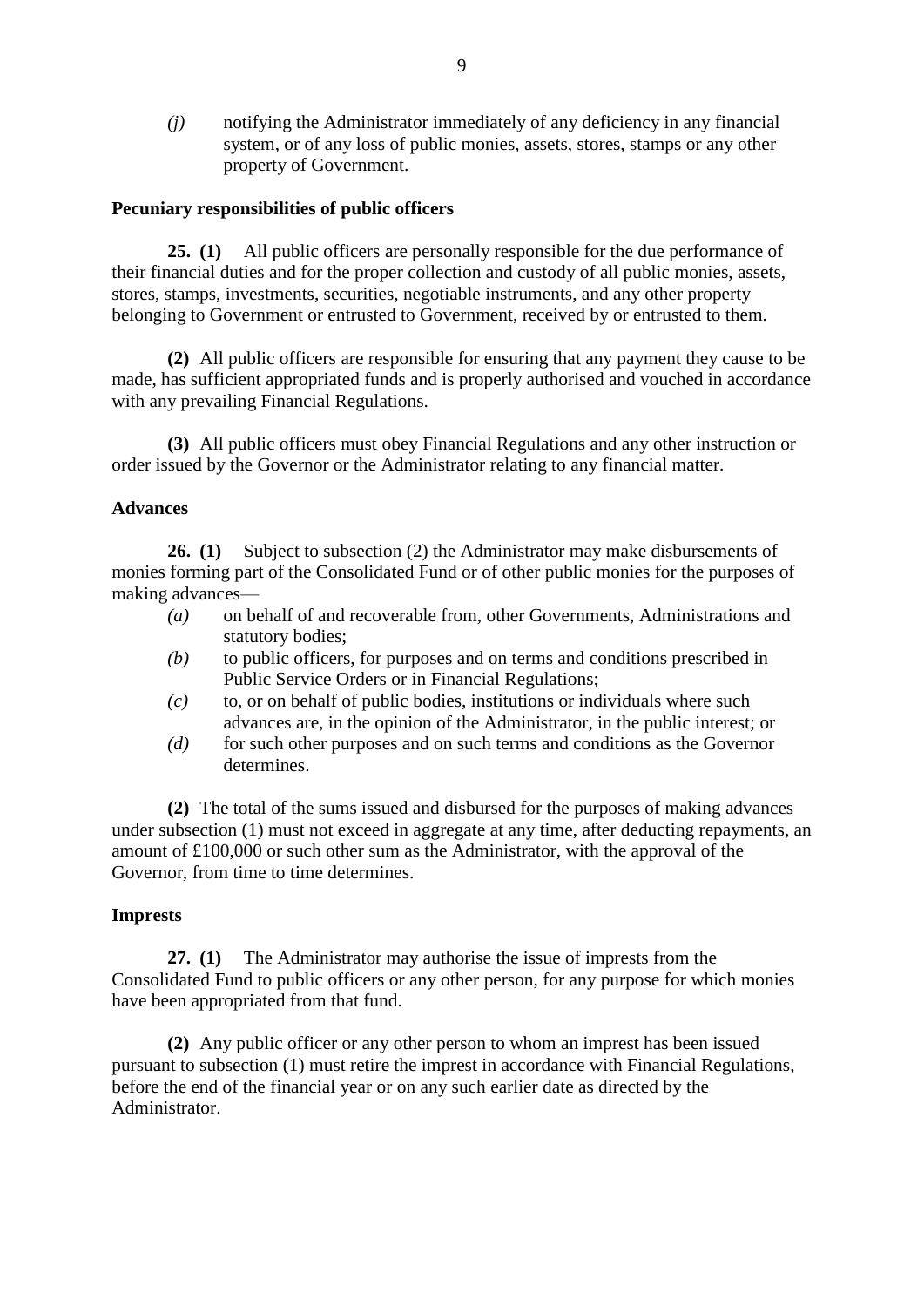**(3)** If any public officer fails to retire an imprest in accordance with subsection (2), the Administrator must forthwith recover the amount of the imprest by deduction from the salary or other emolument of the officer.

# **Guarantees**

**28.** No guarantee involving a financial liability is binding on the Government unless—

- *(a)* it is issued in writing in the name of the Government and the person executing the same has been authorised to do so on behalf of the Government; and
- *(b)* it is authorised by the Secretary of State.

## **Deposits**

**29.** Any monies, not being money raised or received for the purposes of the Government, which may be deposited with the Administrator or with any other public officer (such monies being herein referred to as **"deposits"**) do not form part of the Consolidated Fund.

## **Investment of deposits**

**30.** The Administrator may authorise the investment of deposits in like manner as is authorised by section 8(1) in respect of public funds; provided that any interest or dividend received or accrued in respect of deposits invested in accordance with this subsection must be paid into and form part of the Consolidated Fund.

## **Unclaimed deposits**

**31. (1)** Subject to subsection (2), any deposit which remains unclaimed for a period of 6 years must be paid into and form part of the Consolidated Fund.

**(2)** If the person entitled to a deposit subsequently proves to the satisfaction of the Administrator the person's claim to the deposit –

- *(a)* the Administrator must thereupon refund the deposit to that person; and
- *(b)* the refund may be paid out of the Consolidated Fund without further warrant or appropriation than this Ordinance.

## **Administration of deposits**

**32.** Subject to this Ordinance, the Administrator is authorised to administer, and (in appropriate cases) to refund to the person entitled thereto, any deposit.

# **PART VI - BORROWING**

## **Power of Government to borrow**

**33.** *Repealed*

# **PART VII - ABANDONMENT OF CLAIMS AND WRITE OFF**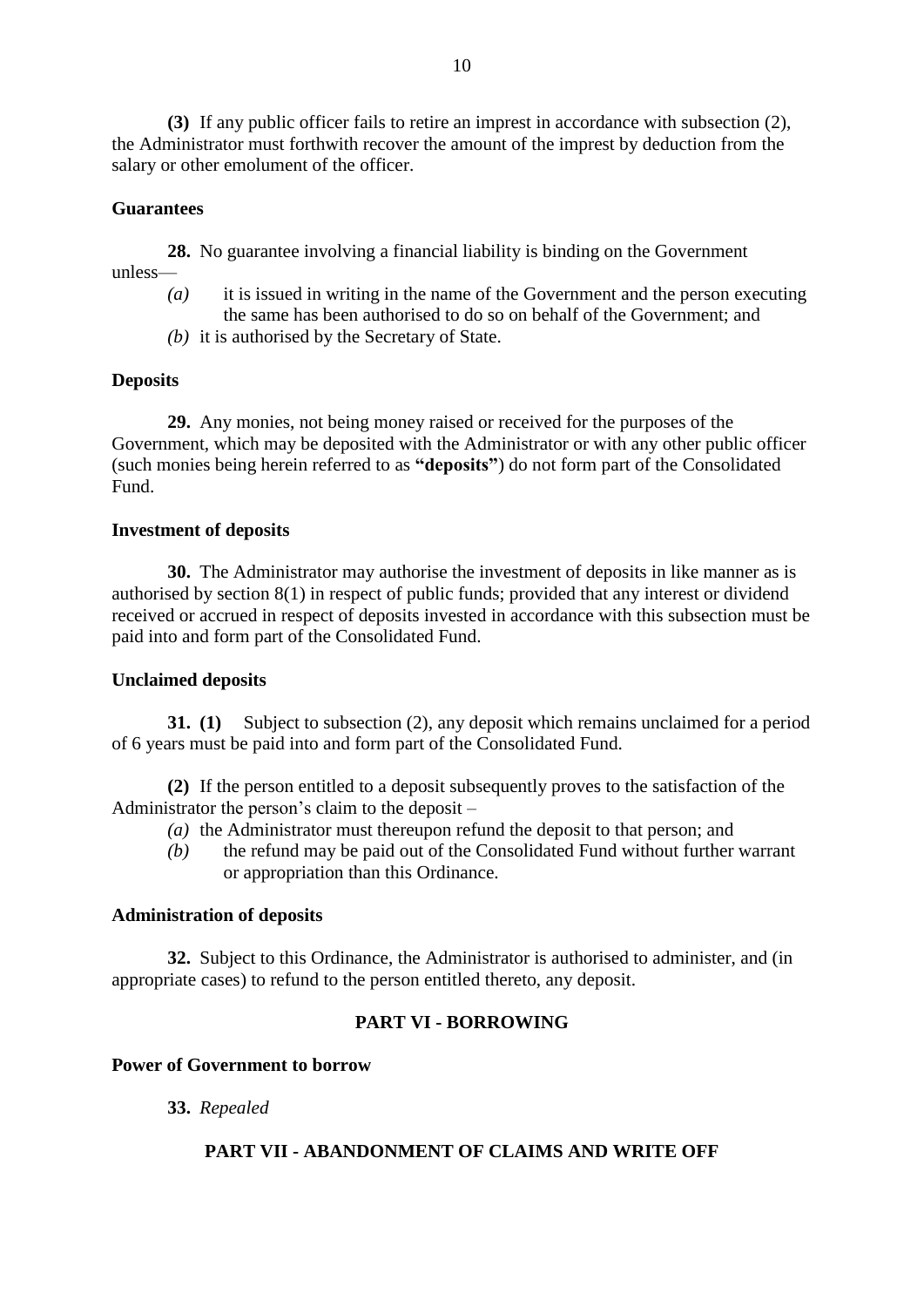# **Waiver of debts**

**34.** The Governor may, subject to obtaining prior approval from the Secretary of State for amounts exceeding £5,000, authorise the Administrator to waive the Government's right to payment of any debt payable to the Government.

# **Write off of public monies or stores**

**35.** The Governor may, subject to obtaining prior approval from the Secretary of State for amounts exceeding £5,000, authorise the Administrator to write off a loss of public monies, public stores, assets or other property belonging to the Government or provided for the public service.

# **Gifts of Government property**

The Administrator may authorise the gift of serviceable Government assets, stores or property, no longer required for Government purposes, to institutions or organisations established in Ascension, solely or principally for educational, scientific, cultural or charitable purposes; but if the value of such assets, stores or property exceeds £1,000, the prior approval of the Governor is required.

# **PART VIII - SURCHARGES**

# **Power to surcharge**

**37. (1)** If it appears to the Administrator that, by reason of neglect of duty, carelessness or fault of any person who is (or was at the time of such neglect, carelessness or fault) a public officer, the officer—

- *(a)* has failed to collect any monies owing to the Government, for the collection of which the officer is or was responsible;
- *(b)* is or was responsible for any improper payment of public monies (including payments in excess of appropriation) or for the payment of any monies which were not duly vouched;
- *(c)* is or was responsible for a deficiency in or for the loss or destruction of or damage to any public monies, assets, securities, stamps, stores or other Government property; or
- *(d)* is or was responsible for any loss of or damage to the property of any other person, resulting in Government's liability to pay damages or compensation,

the Administrator may after due investigation, call upon the officer to show cause why he or she should not be surcharged the amount or value of the losses incurred.

**(2)** If, within such reasonable time as the Administrator allows, an officer, who has been called upon in terms of subsection (1), has not provided a satisfactory explanation, the Administrator may surcharge that officer in an amount the Administrator determines, except that—

- *(a)* in determining the amount to be surcharged the Administrator must take due account of the ability of the public officer to pay the surcharge without undue financial hardship;
- *(b)* the amount surcharged must not exceed the losses incurred in respect of subsection (1); and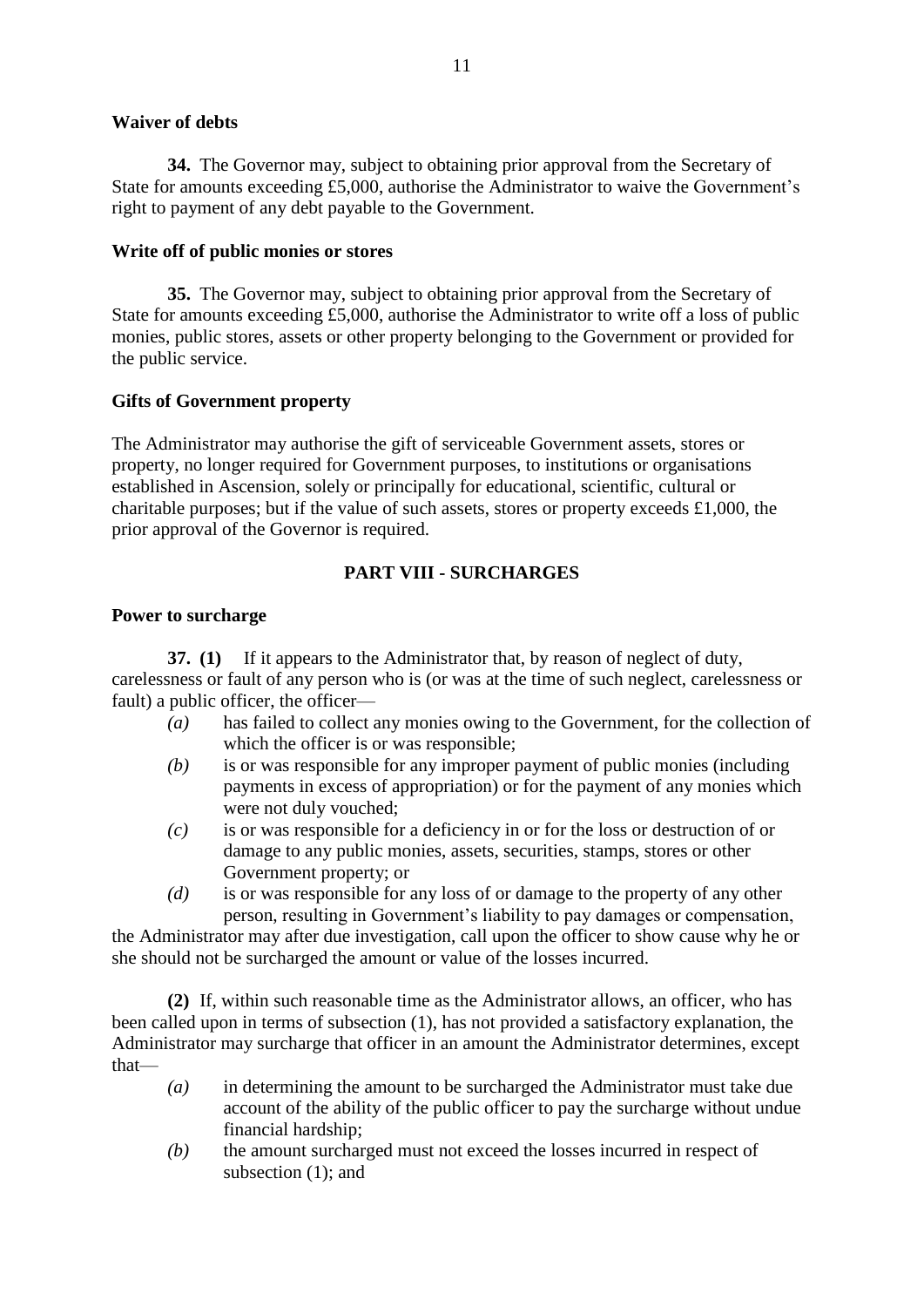*(c)* the amount surcharged must not exceed 25% of the gross annual salary, pension or other emolument of that officer.

#### **Notice of surcharge**

**38.** The Administrator must notify in writing the public officer concerned, the Governor and the Auditor of any surcharge imposed under section 37.

### **Appeal against surcharge**

**39. (1)** A person who is aggrieved by a decision to surcharge made against him or her under section 37 may, within 30 days from the date on which the notification of surcharge was received by the person, appeal to the Supreme Court against the decision.

**(2)** Any such appeal must be commenced by the person aggrieved giving notice in writing to the Administrator of his or her intention to appeal to the Supreme Court against the decision.

**(3)** On receipt of such notice the Administrator must prepare and send to the Supreme Court and to the appellant a brief statement of the question in issue.

**(4)** On the hearing of the appeal, the appellant and the Administrator may, subject to any rules of court, appear and be heard in person or by a legal practitioner, recognised agent or advocate duly appointed to act on his or her behalf.

**(5)** The Supreme Court may make such order on the appeal as the circumstances require, and every such order must be given effect to by the Administrator.

**(6)** The costs of the appeal are in the discretion of the Supreme Court.

**(7)** The Supreme Court may make rules of court for regulating appeals to the court under this section and for the fees to be paid in respect of them.

**(8)** Notwithstanding section 41, any surcharge made by the Administrator is not recoverable until the time for lodging an appeal has expired or until the determination of any such appeal, whichever is the later.

## **Withdrawal of surcharge**

**40.** The Administrator may at any time withdraw any surcharge imposed, in which event he or she must cause notification of the withdrawal to be given in writing, to the public officer concerned, the Governor and the Auditor.

## **Recovery of surcharge**

**41. (1)** The Administrator may cause any surcharge to be recovered by instalments by deduction from the salary, wages, pension or other emoluments of the officer concerned.

**(2)** The surcharge may be recovered over a period not exceeding 12 months from the date of notice of the surcharge being served.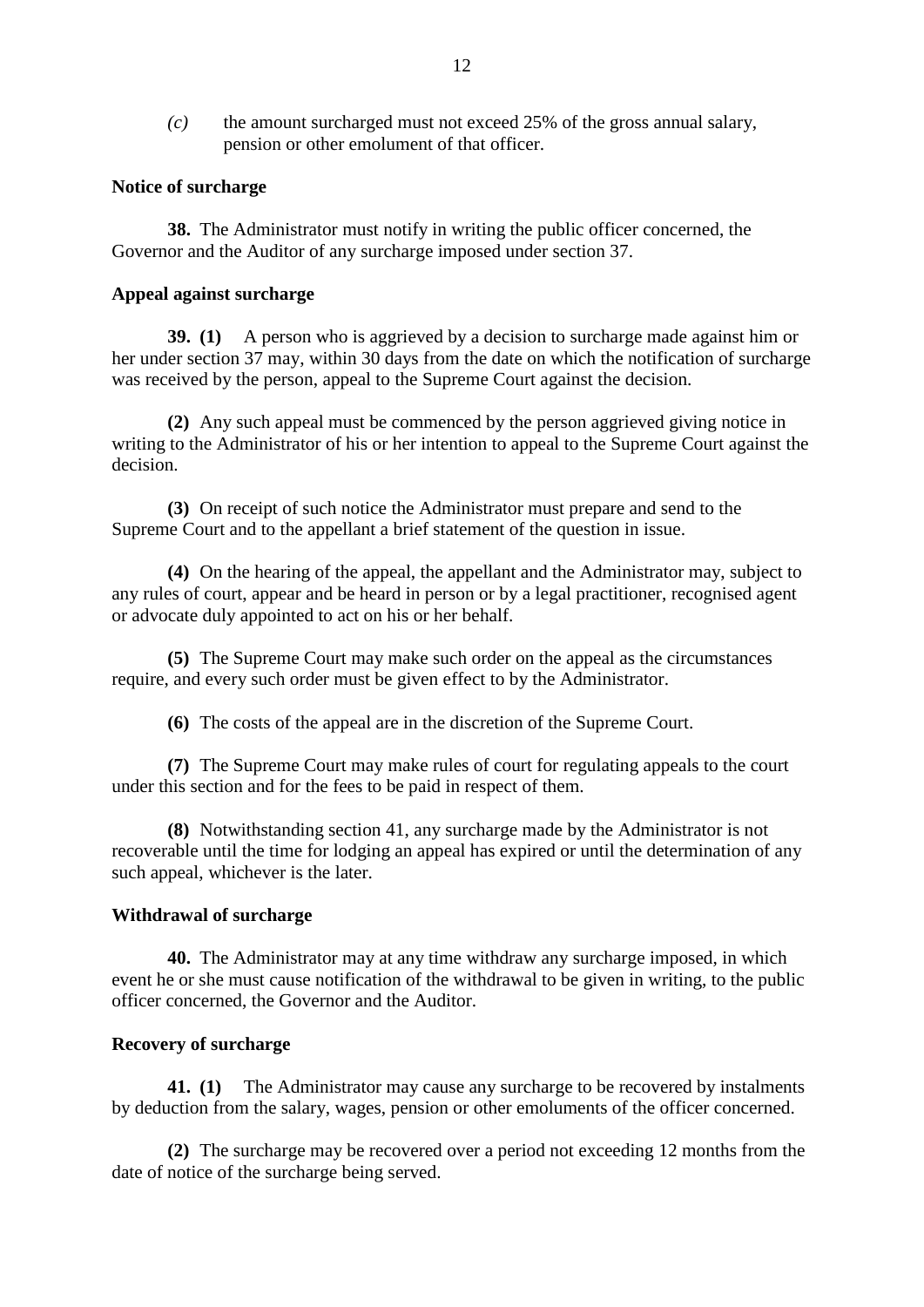**(3)** The amount of every surcharge is a debt due to the Government from the public officer concerned recoverable by civil proceedings.

# **PART IX - MISCELLANEOUS**

### **Government bank accounts**

**42. (1)** No bank accounts may be opened or held on behalf of the Government unless authorised in writing by the Administrator.

**(2)** The Administrator may authorise a public officer to open and maintain a bank account with—

- *(a) Omitted*
- *(b)* the Crown Agents; or
- *(c)* a commercial bank.

**(3)** The Administrator may at any time close or suspend the operation of any Government bank account.

### **Power to set off**

**43. (1)** If the Government owes money to a person (including money due by way of salary, wages or other emoluments) and that person owes money to the Government, the Administrator may direct that the amounts owed to the Government be set off against the amounts owed by the Government.

**(2)** If an amount is set off in accordance with subsection (1), the amount set off must be treated as if the Government had paid that amount to that person and that amount had been received by the Government from that person.

#### **Maintenance of accounting records and information**

**44. (1)** All financial records, including, books of account, ledgers, cash books, original source vouchers and receipts must be properly maintained and must be accessible for audit or other investigation for a minimum period of 7 years.

**(2)** For the purposes of this section, records include all paper records and all transactions recorded on a computer system in an electronic format.

**(3)** Public officers responsible for data and information held in a computer system are responsible for ensuring that adequate backup of electronic data is maintained and that data is adequately preserved and protected against loss, including loss by virus attack.

**(4)** If financial records are not required for any special investigation or request from the Auditor, the Administrator may, after giving the Auditor one month's notification, destroy such records, books, vouchers, and receipts in accordance with procedures specifically provided for in Financial Regulations.

#### **Trust Funds**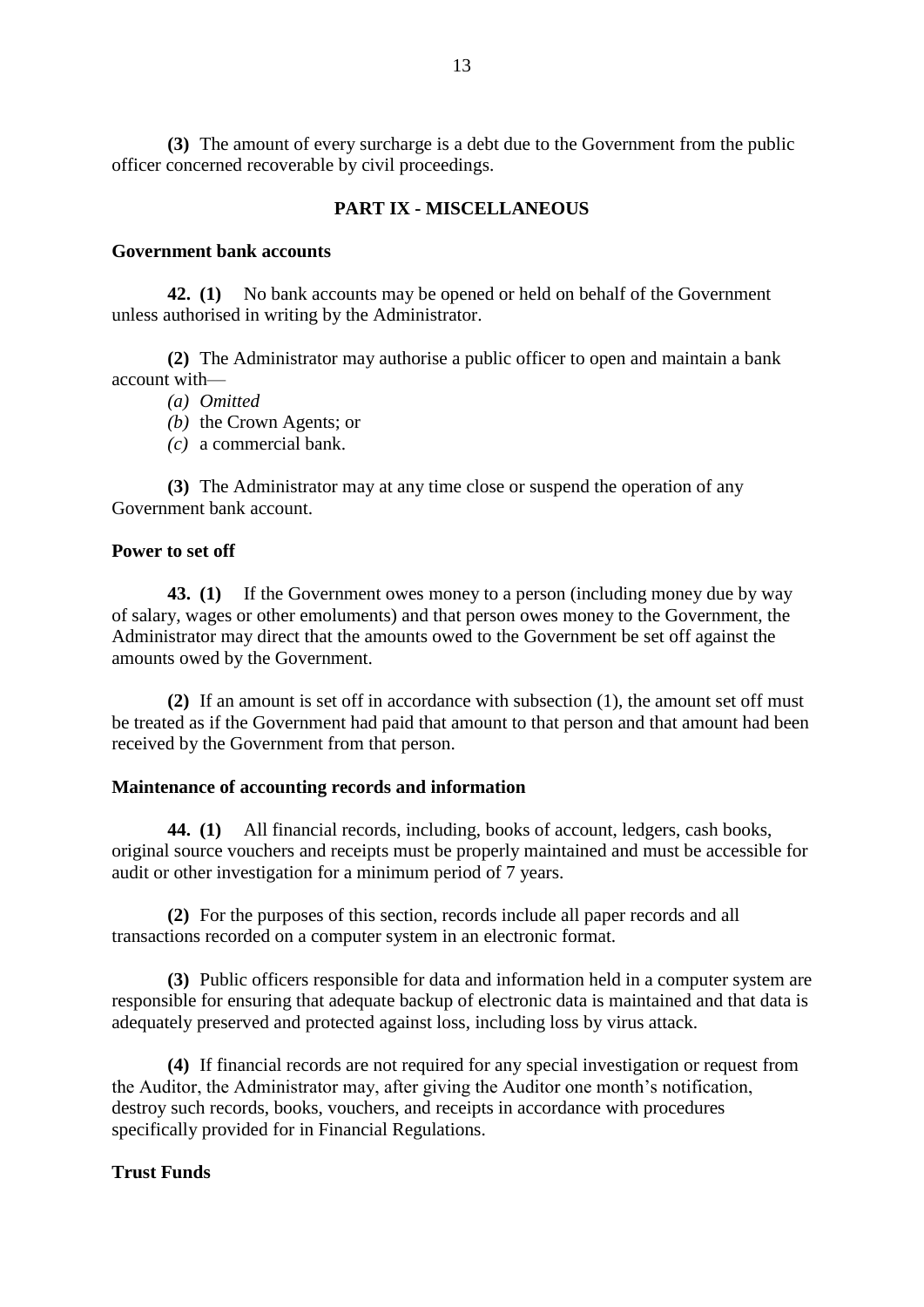**45.** Subject to section 46, a Trust Fund means—

- *(a)* a trust fund established by an Ordinance other than an Appropriation Ordinance; or
- *(b)* a fund of money held by or deposited with or entrusted to the Government pursuant to the terms of—
	- (i) a deed or trust;
	- (ii) a trust instrument agreement whether expressed or implied; or
	- (iii) an arrangement governing the use of the money so held.

# **Trust Funds not part of Consolidated Fund**

**46.** Trust Funds are not to form part of the Consolidated Fund, but must be administered in accordance with this Ordinance and any Regulations or Rules made under it, subject to such provisions not being contrary to any specific rule or term of the trust.

### **Reporting and accounting for Trust Funds**

**47.** A schedule detailing the financial operations of each Trust Fund must be included in the Annual Financial Statements.

### **Investment of Trust Fund money**

**48. (1)** Trust Fund monies may be invested with a bank, through the Crown Agents or in any investment authorised by law for the investment of trust funds, if the rules and terms of the trust so permit.

**(2)** Any interest or dividend received or accrued must be paid into and form part of that Trust Fund.

## **FINANCIAL MANAGEMENT ORDINANCE, 2001**

\_\_\_\_\_\_\_\_\_\_\_\_

## **LEGAL ASSISTANCE FUND ORDER 2007** (Section 3(2))

### **Citation**

**1.** This Order may be cited as the Legal Assistance Fund Order, 2007.

# **Establishment of Fund**

 **2.** This Order establishes a Special Fund for the purpose described in, and to be managed in accordance with, section 4 of the Lay Advocates (Ascension) Ordinance 2007.

\_\_\_\_\_\_\_\_\_\_\_\_\_\_\_\_\_\_\_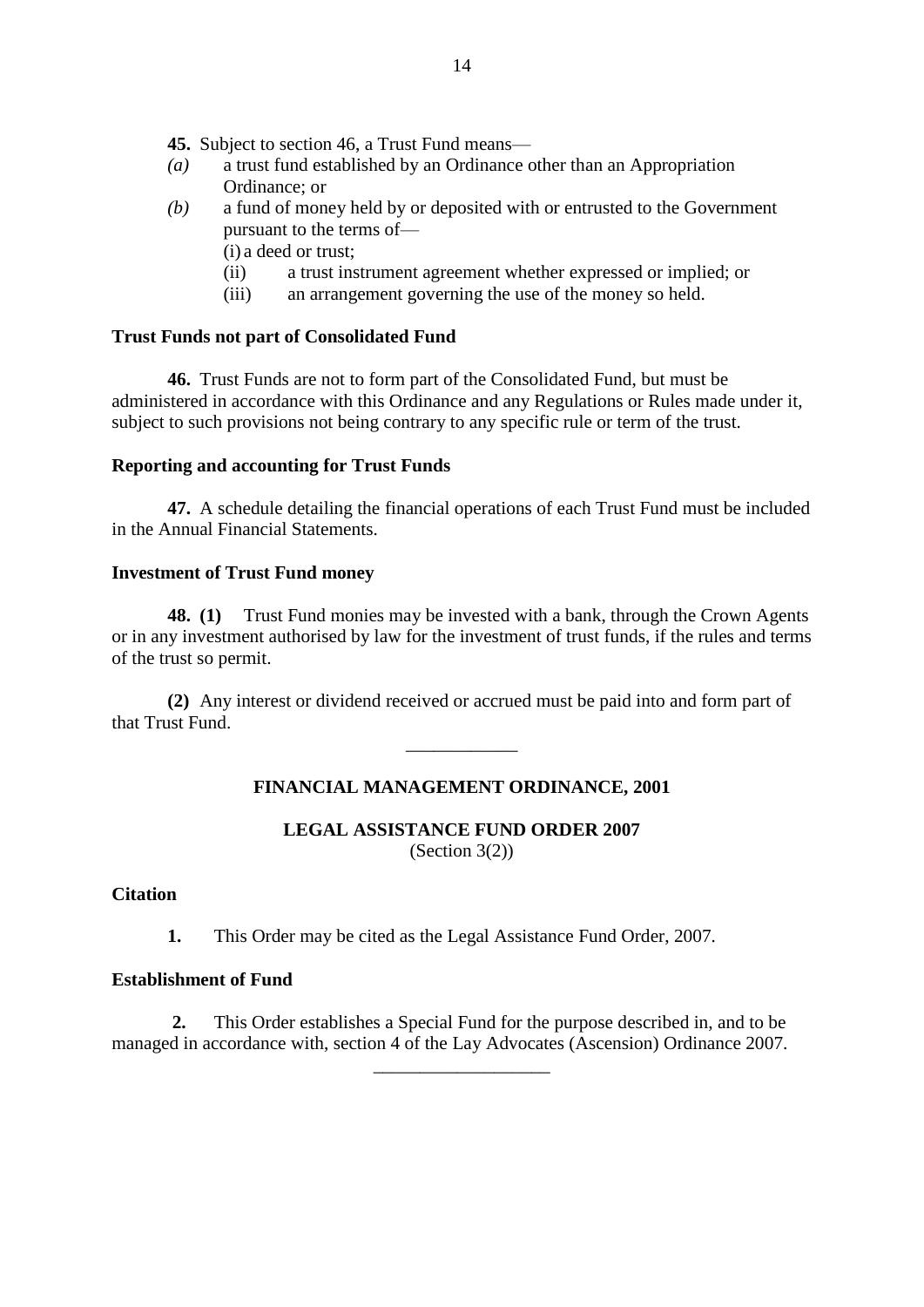### **FINANCIAL MANAGEMENT ORDINANCE, 2001**

# **CONSERVATION (EXTERNAL GRANTS, DONATIONS ETC.) FUND ORDER, 2020** (Section 3(2))

# **Citation and commencement**

**1.** This Order may be cited as the Conservation (External Grants, Donations etc.) Fund Order, 2020 and comes into force on 16 June 2020.

### **Establishment of Fund**

**2. (1)** This Order establishes a Special Fund to be known as the Conservation (External Grants, Donations etc.) Fund.

**(2)** The Fund is established for the purposes described in, and is to be managed in accordance with, the provisions set out in the Schedule.

\_\_\_\_\_\_\_\_\_\_\_\_\_\_\_\_\_\_\_\_\_\_

# **SCHEDULE**

Paragraph 2(2)

### **PURPOSES AND MANAGEMENT OF THE FUND**

**1.** The purposes of the Conservation (External Grants, Donations, etc.) Fund are to fund—

- *(a)* activities connected with conservation in Ascension and its Marine Protected Area1; and
- *(b)* such community projects as are consistent with those activities or as may be agreed with funders and donors.

**2.** The Fund comprises all moneys from time to time provided by external funders or donors for the purposes of the Fund, including any interests or dividends accruing to or on it.

**3.** The Accounting Officer for the Fund is the Director of Conservation and Fisheries or, if that role is vacant, the Director of Financial Services.

**4.** Moneys paid into and held in the fund which are expressed by the funder or donor—

*(a)* to be subject to conditions (including performance-related conditions);

*(b)* to be used only for a particular purpose or purposes;

must be held and paid out only in accordance with such conditions or for such purpose or purposes.

**5.** Subject to paragraph 4, moneys may be paid out of the Fund solely for the purpose of the Fund at the discretion of the Accounting Officer.

**6.** The Accounting Officer must report to the Director of Financial Services at the end of each quarter and at the end of each Financial Year on the moneys paid out of the fund.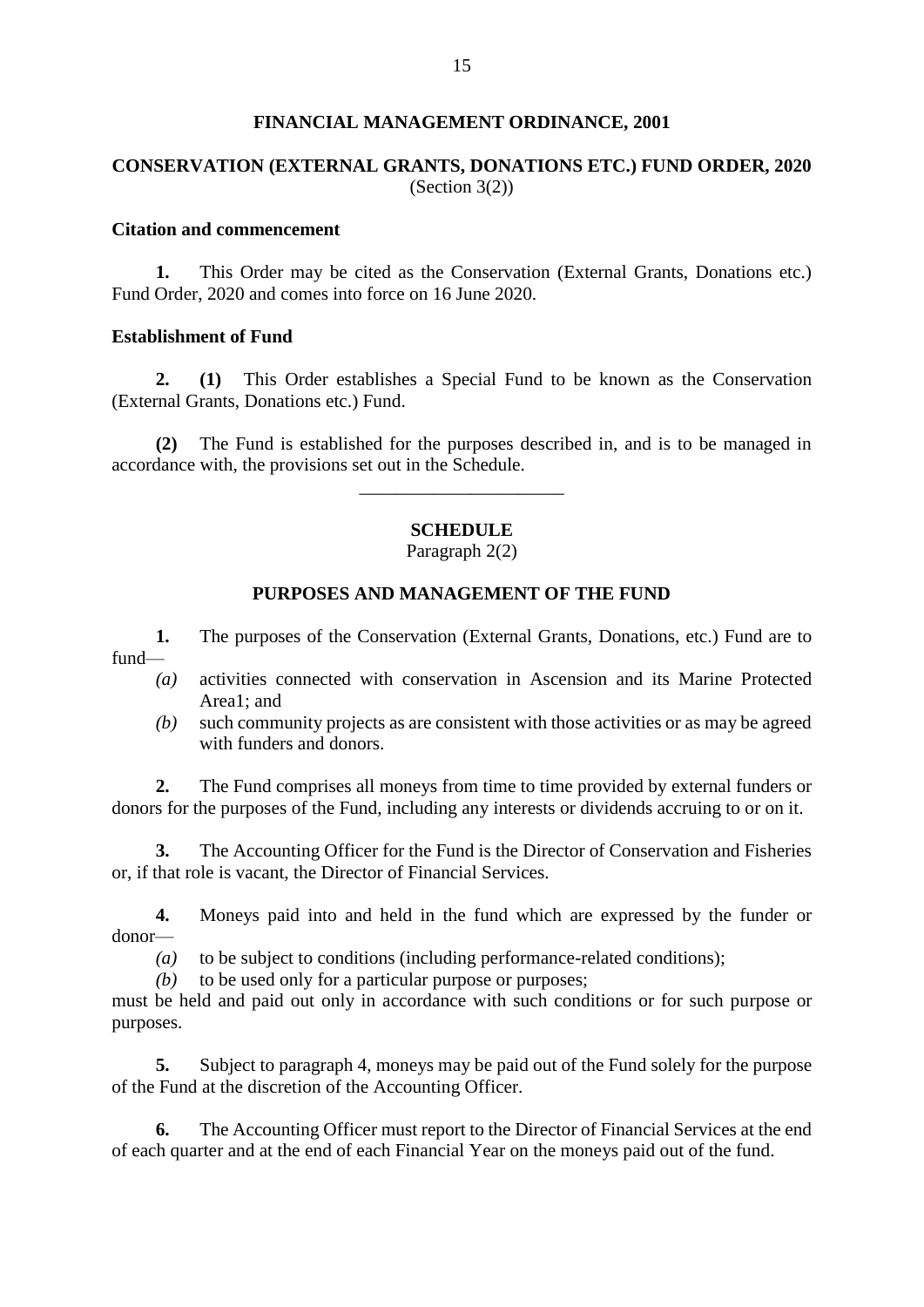**7.** Moneys held in the Special Fund are, so far as is possible, to be treated in accordance with the UK Financial Reporting Council's Financial Reporting Standard applicable in the UK and the Republic of Ireland (FRS 102) as amended from time to time.

### **FINANCIAL MANAGEMENT ORDINANCE, 2001**

\_\_\_\_\_\_\_\_\_\_\_\_\_\_\_\_\_\_\_\_\_\_

# **RUNWAY PROJECT SUPPORT (EXTERNAL INCOME AND ASSOCIATED EXPENDITURE ETC.) FUND ORDER, 2020**

(Section 3(2))

### **Citation, commencement and interpretation**

**1. (1)** This Order may be cited as the Runway Project Support (External Income and Associated Expenditure etc.) Fund Order, 2020 and comes into force on 7 October 2020.

- **(2)** In this Order—
- **"Contractors"** means Fluor Amec II, LLC and such other entities as may be engaged from time to time in activities connected with the Runway Reconstruction Project;
- **"Runway Reconstruction Project"** means the project funded by the US and UK governments to replace and repair the runway on Wideawake airfield, including any related and ancillary activities.

### **Establishment of Fund**

**2. (1)** This Order establishes a Special Fund to be known as the Runway Project Support (External Income and Associated Expenditure etc.) Fund.

**(2)** The Fund is established for the purposes described in, and is to be managed in accordance with, the provisions set out in the Schedule.

#### **SCHEDULE**

\_\_\_\_\_\_\_\_\_\_\_\_\_\_\_\_

# Paragraph 2(2)

# PURPOSES AND MANAGEMENT OF THE FUND

**1.** The purposes of the Runway Project Support (External Income and Associated Expenditure etc.) Fund (herein "the Fund") are—

- *(a)* to receive payments from Contractors in respect of goods and services supplied by the Ascension Island Government on a private contractual basis;
- *(b)* to fund the additional costs to the Ascension Island Government of supplying any such goods and services; and
- *(c)* to fund the purchase by the Ascension Island Government of such additional supplies, plant or equipment as may be necessary for the purposes of providing any such services.

**2.** The Fund comprises all moneys received from Contractors in respect of goods and services supplied.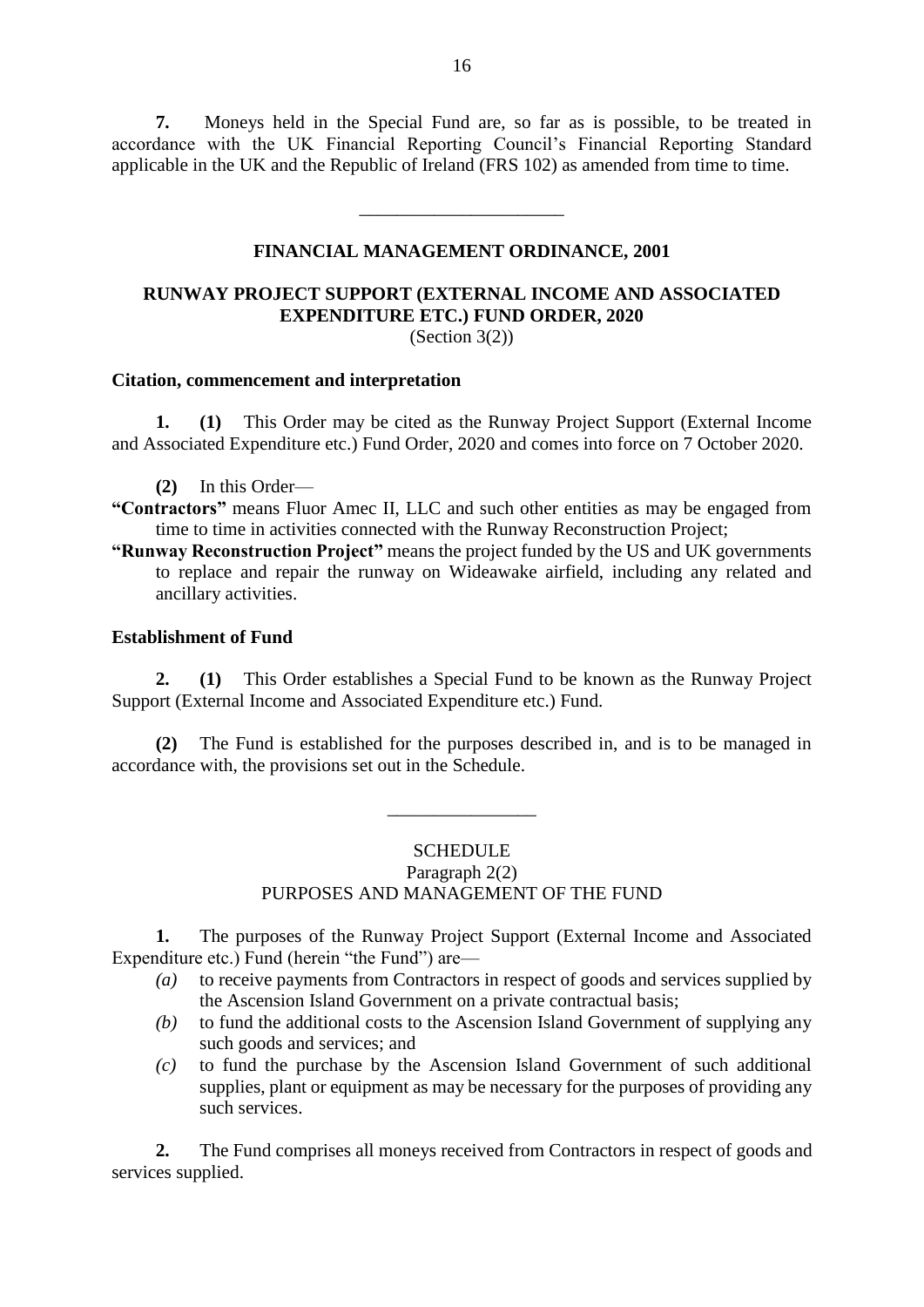**3.** The Accounting Officer for the Fund is the Director of Facilities and Operations or, if that role is vacant, the Director of Financial Services.

- **4.** Moneys paid into and held in the Fund are subject to the below conditions—
- *(a)* moneys held must be used only for the purposes of providing goods and services in respect of which payment terms have been agreed with the intended recipient;
- *(b)* moneys paid out or commitments made against the Fund should at no point in time exceed the balance held in the fund.

**5.** The balance held in the Fund at the end of each Financial Year is to be transferred into the Consolidated Fund.

**6.** The Accounting Officer must report to the Director of Financial Services at the end of each quarter and at the end of each Financial Year on the moneys paid out of the fund.

**7.** Moneys held in the Special Fund are, so far as is possible, to be treated in accordance with the UK Financial Reporting Council's Financial Reporting Standard applicable in the UK and the Republic of Ireland (FRS 102) as amended from time to time.

## **FINANCIAL MANAGEMENT ORDINANCE, 2001**

\_\_\_\_\_\_\_\_\_\_\_\_\_\_\_\_\_\_\_\_\_\_\_\_\_\_

### **CONFLICT, STABILITY AND SECURITY FUND (EXTERNAL GRANTS) FUND ORDER, 2021** (Section 3(2))

## **Citation and interpretation**

**1. (1)** This Order may be cited as the Conflict, Stability and Security Fund (External Grants) Fund Order, 2021.

**(2)** In this Order—

"**Conflict, Stability and Security Fund**" means a fund by that name operated by the Government of the United Kingdom of Great Britain and Northern Ireland;

"**the CSSF Grant**" means any grant from the Conflict, Stability and Security Fund from time to time held by the Government of Ascension Island.

# **Establishment of Fund**

**2. (1)** This Order establishes a Special Fund to be known as the Conflict, Stability and Security Fund (External Grants) Fund ("the Fund").

**(2)** The Fund is established for the purposes described in, and is to be managed in accordance with, the provisions set out in the Schedule.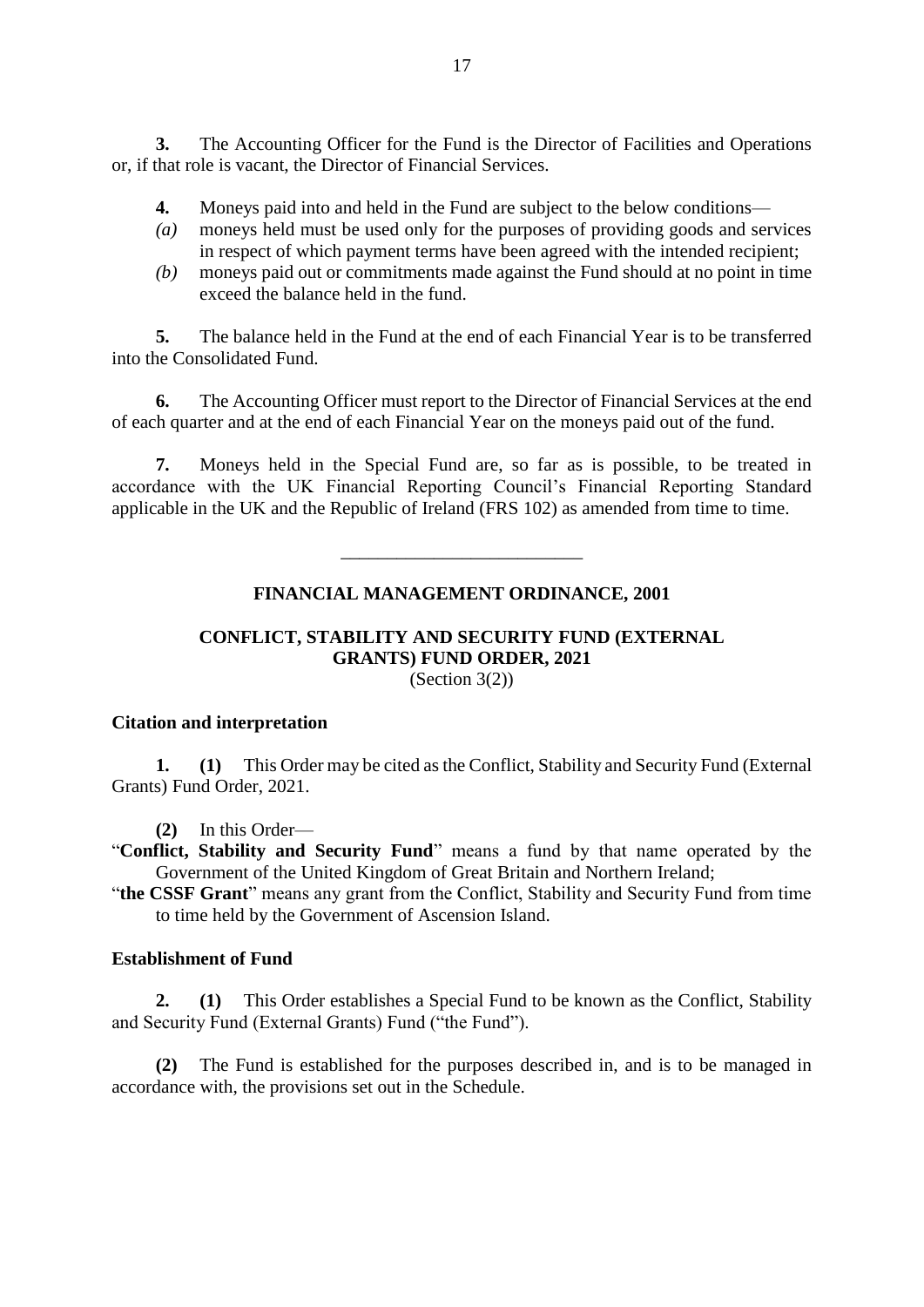# **SCHEDULE**

*Paragraph 2(2)*

# **PURPOSES AND MANAGEMENT OF THE FUND**

**1.** The purposes of the Conflict, Stability and Security Fund (External Grants) Fund are—

- *(a)* to receive income from the CSSF Grant in respect of projects that have been approved in accordance with the terms of the Conflict, Stability and Security Fund, and
- *(b)* to account for expenditure in respect of such projects.

**2.** The Fund comprises all moneys from time to time received from the CSSF Grant, including any interests or dividends accruing to or on it.

**3.** The Accounting Officer for the Fund will be the Director of Resources, or if that role is vacant, the Assistant Director of Resources.

- **4.** Expenditure from the Fund must—
- *(a)* must be paid out only in respect of projects that have been approved against the CSSF Grant,
- *(b)* must be held and paid out in accordance with any conditions (including performance-related conditions) attached to the approval of the project to which the expenditure relates, and
- *(c)* must not exceed the available balance of the Fund.

**5.** Subject to paragraph 4, moneys may be paid out of the Fund solely for the purposes of the Fund at the discretion of the Accounting Officer**.**

**6.** The Accounting Officer must report to the Director of Financial Services at the end of each quarter and at the end of each Financial Year on the moneys paid out of the Fund.

**7.** Moneys held in the Fund are, so far as is possible, to be treated in accordance with the UK Financial Reporting Council's Financial Reporting Standard applicable in the UK and the Republic of Ireland (FRS 102) as amended from time to time.

# **FINANCIAL MANAGEMENT ORDINANCE, 2001**

\_\_\_\_\_\_\_\_\_\_\_\_\_\_\_\_\_\_\_\_\_\_\_\_\_\_

# **EUROPEAN DEVELOPMENT FUND (EXTERNAL GRANTS) FUND ORDER, 2021** (Section 3(2))

## **Citation and Interpretation**

**1.** (1) This Order may be cited as the European Development Fund (External Grants) Fund Order, 2021.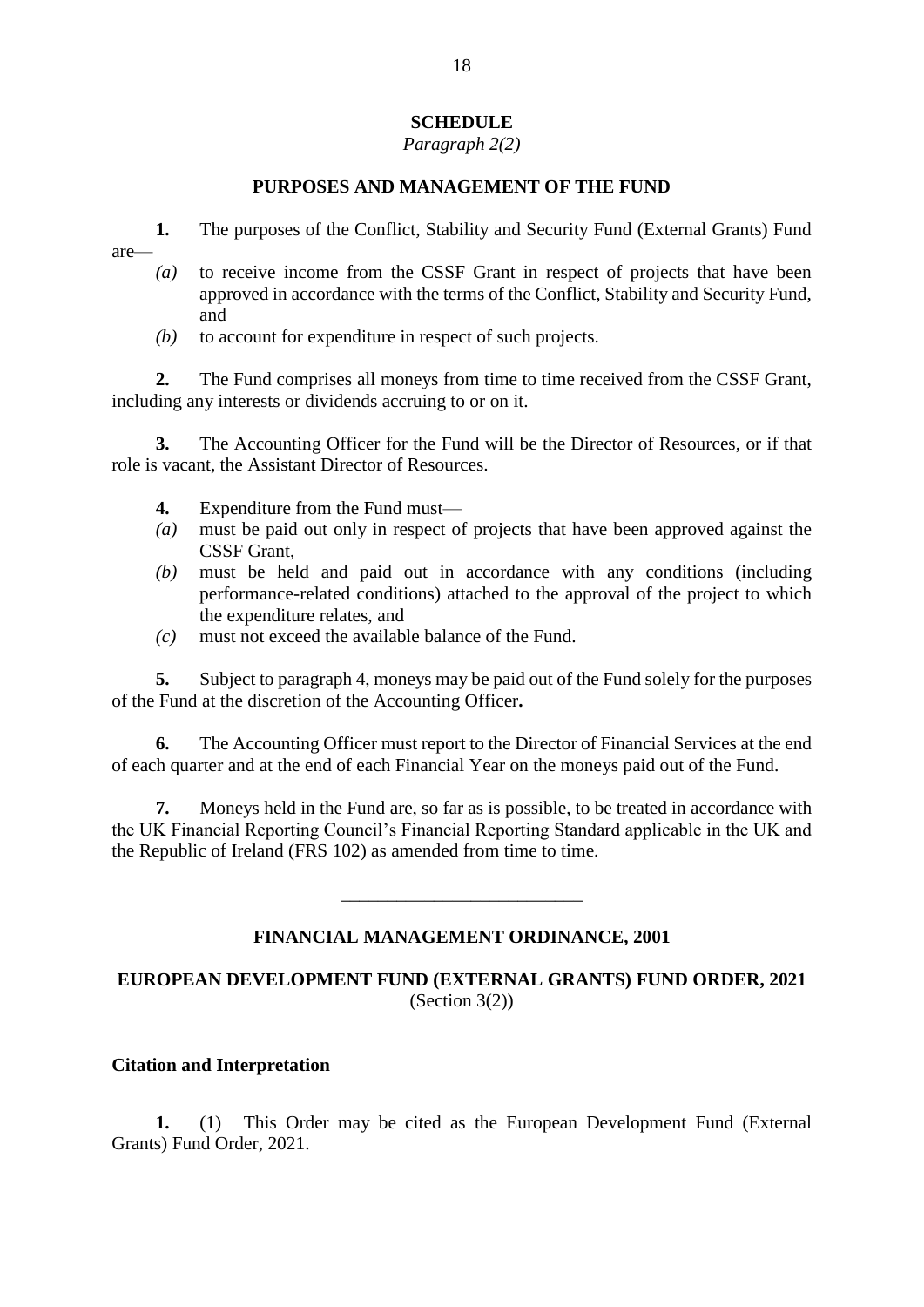(2) In this Order—

- **"European Development Fund"** means the financial instrument referred to in Council Regulation (EU) 2015/323 of 2 March 2015 on the financial regulation applicable to the 11th European Development Fund;
- "**the EDF Grant**" means any grant from the European Development Fund from time to time held by the Government of St Helena for the benefit of the St Helena, Ascension and Tristan da Cunha.

# **Establishment of Fund**

**2. (1)** This Order establishes a Special Fund to be known as the European Development Fund (External Grants) Fund ("the Fund").

**(2)** The Fund is established for the purposes described in, and is to be managed in accordance with, the provisions set out in the Schedule.

# **SCHEDULE**

*Paragraph 2(2)*

# **PURPOSES AND MANAGEMENT OF THE FUND**

- **1.** The purposes of the European Development Fund (External Grants) Fund are—
- *(a)* to receive income from the EDF Grant in respect of projects that have been approved in accordance with the terms of the European Development Fund, and
- *(b)* to account for expenditure in respect of such projects.

**2.** The Fund comprises all moneys from time to time received from the EDF Grant, including any interests or dividends accruing to or on it.

**3.** The Accounting Officer for the Fund will be the Director of Resources, or if that role is vacant, the Assistant Director of Resources.

- **4.** Expenditure from the Fund—
- *(a)* must be paid out only in respect of projects that have been approved against the EDF Grant,
- *(b)* must be held and paid out in accordance with any conditions (including performance-related conditions) attached to the approval of the project to which the expenditure relates, and
- *(c)* must not exceed the available balance of the Fund.

**5.** Subject to paragraph 4, moneys may be paid out of the Fund solely for the purposes of the Fund at the discretion of the Accounting Officer**.**

**6.** The Accounting Officer must report to the Director of Financial Services at the end of each quarter and at the end of each Financial Year on the moneys paid out of the Fund

**7.** Moneys held in the Fund are, so far as is possible, to be treated in accordance with the UK Financial Reporting Council's Financial Reporting Standard applicable in the UK and the Republic of Ireland (FRS 102) as amended from time to time.

\_\_\_\_\_\_\_\_\_\_\_\_\_\_\_\_\_\_\_\_\_\_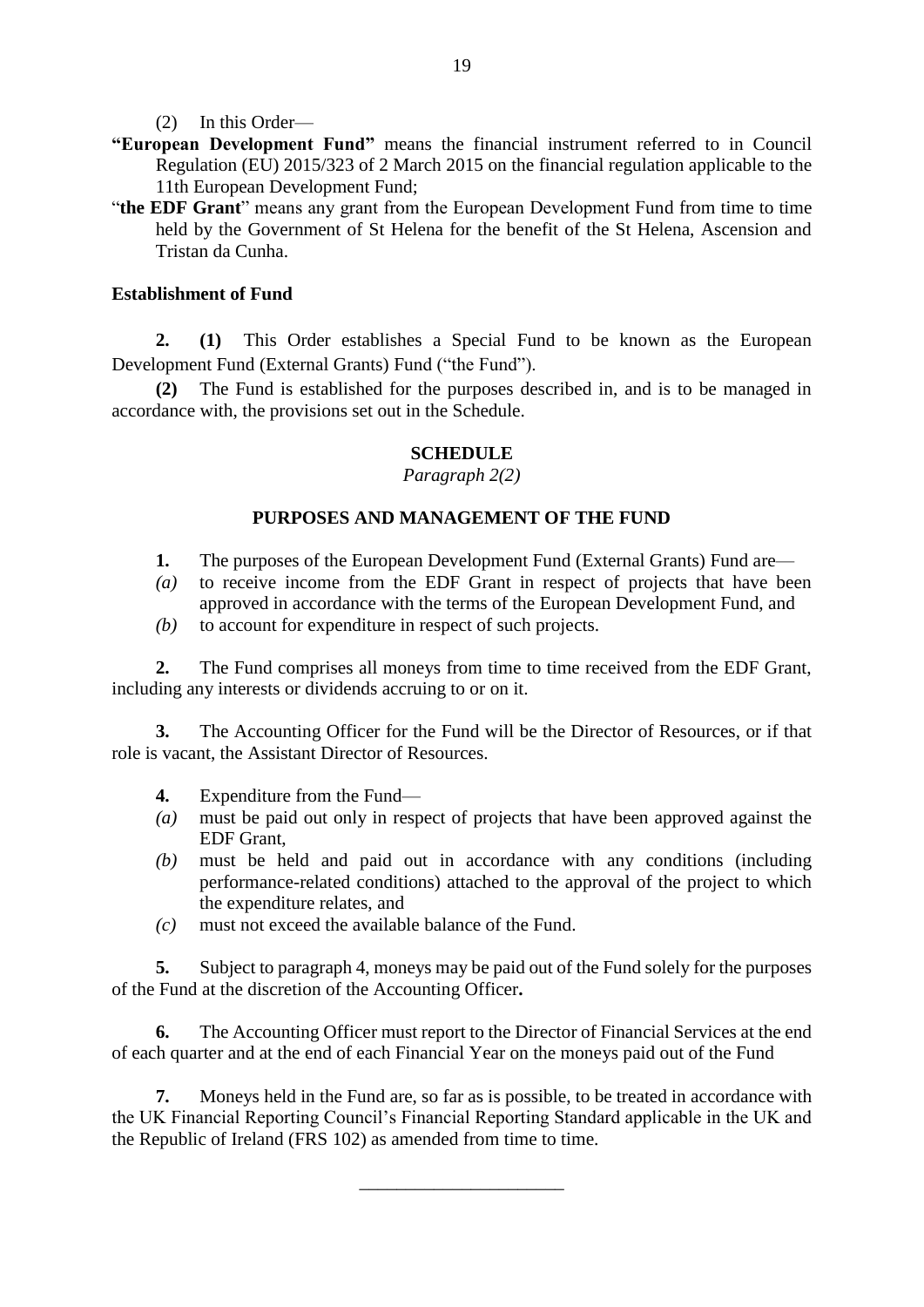### **FINANCIAL MANAGEMENT ORDINANCE, 2001**

# **KEY INFRASTRUCTURE (ROAD AND HOSPITAL REPLACEMENT PROJECTS INCOME AND EXPENDITURE) FUND ORDER, 2022**

(Section 3(2))

#### **Citation and commencement**

**1.** This Order may be cited as the Key Infrastructure (Road and Hospital Replacement Projects, Income and Expenditure) Fund Order, 2022 and comes into force on 8 January 2022.

### **Establishment of Fund**

**2. (1)** This Order establishes a Special Fund to be known as Key Infrastructure (Road and Hospital Replacement Projects, Income and Expenditure) Fund.

**(2)** The Fund is established for the purposes described in, and is to be managed in accordance with, the provisions set out in the Schedule.

# \_\_\_\_\_\_\_\_\_\_\_\_\_\_ **SCHEDULE**

(Paragraph 2(2))

### **PURPOSES AND MANAGEMENT OF THE FUND**

**1.** The purposes of the Key Infrastructure (Road and Hospital Replacement Projects, Income and Expenditure) Fund (herein "the Fund") are—

- *(a)* to receive and hold funds specifically committed from the Consolidated Fund, for expenditure towards to the named key infrastructure projects;
- *(b)* to receive and hold funds specifically raised from external sources, for expenditure towards to the named key infrastructure projects; and
- *(c)* to fund the purchase of supplies, equipment, consultancy, staffing resource, and other associated costs incurred as part of the works required to plan and complete the two named key infrastructure projects.

**2.** The Fund comprises all moneys received from via appropriations from the Consolidated Fund, as well as monies raised from external sources specifically for the stated projects.

**3.** The Accounting Officer for the Fund is the Director of Operations and Facilities or, if that role is vacant, the Director of Financial Services.

- **4.** Moneys paid into and held in the Fund are subject to the below conditions—
- *(a)* moneys held must be used only for the purposes of providing goods and services in respect of the two named key infrastructure projects, the Hospital Replacement Project, and the Road Replacement Project.
- *(b)* moneys paid out or commitments made against the Fund should at no point in time exceed the balance held in the fund.